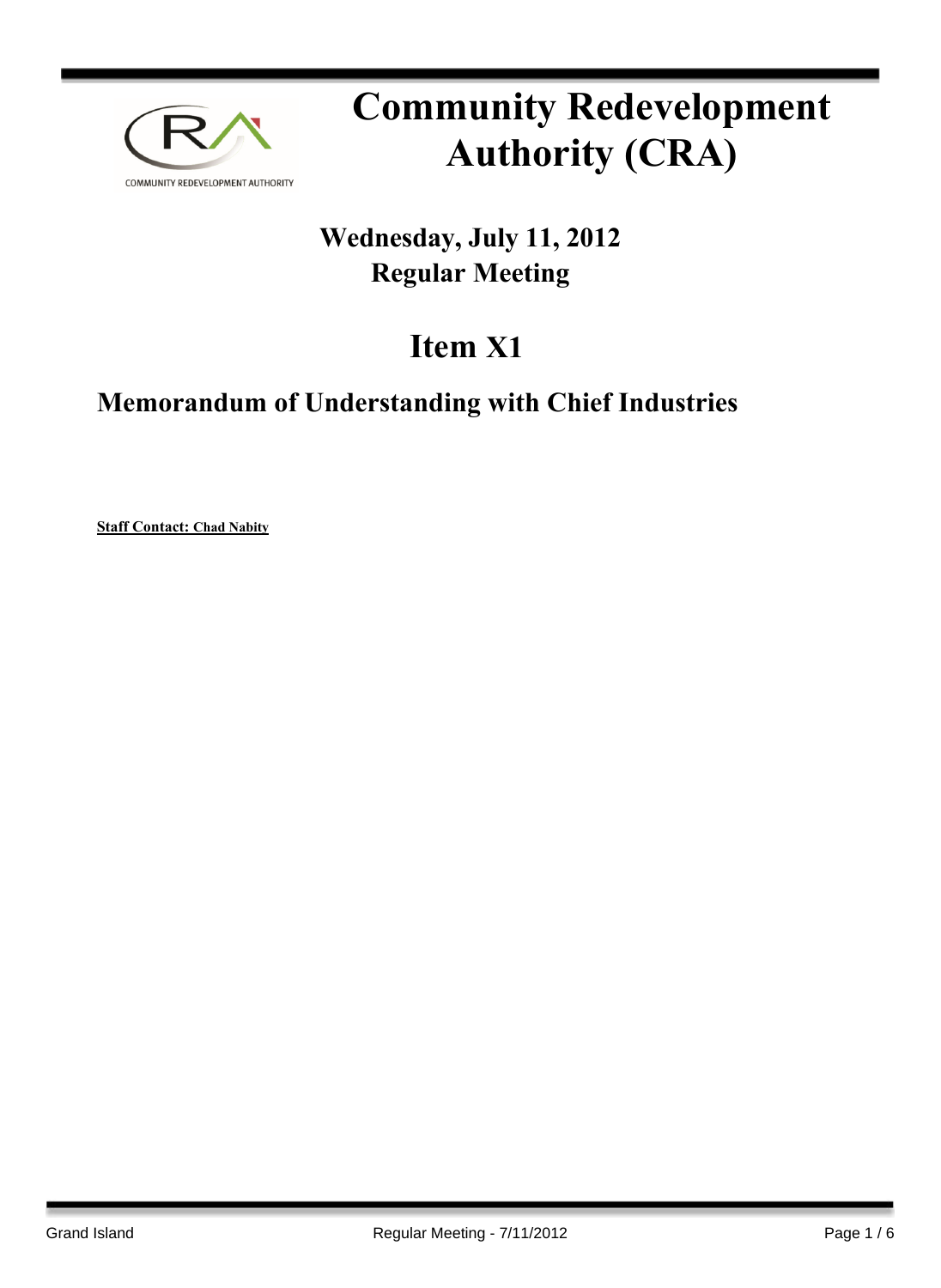#### **MEMORANDUM OF UNDERSTANDING**

This **MEMORANDUM OF UNDERSTANDING** (the "**MOU**" ) is made and entered into this \_\_\_\_\_ day of July, 2012, between the City of Grand Island, NE ( the "**City**" ), the Community Redevelopment Authority of the City of Grand Island, NE ( the "**Authority**" ) and Chief Industries, Inc., a Delaware corporation (the "**Company**").

**WHEREAS**, the Community Development Law, Chapter 18, Article 21, Reissue Revised Statutes of Nebraska, as amended (the **"Act"**), prescribes the requirements and procedures for the Planning and implementation of Redevelopment Projects; and

**WHEREAS,** the Company has acquired certain real Property in the City legally described on Exhibit A (the "**Property**") which lies within an area declared blighted and substandard by the City; and

**WHEREAS,** the Property lies within an area subject to a Redevelopment Plan adopted by the Authority and approved by the City; and

**WHEREAS,** the Company desires to demolish and remove the blighted and substandard improvements on the Property, (the "**Preliminary Activities**"); and

**WHEREAS,** the Company intends to formulate and present a Redevelopment Plan for the Property to the Authority, which plan shall include demolition of blighted and substandard improvements, installation of municipal utilities including, but not limited to, a municipal water main line, and the eventual redevelopment of certain private improvements to be identified by the Company; and

**WHEREAS,** the Authority finds it in the public interest to consider a request for a grant to be funded in part by Tax Increment Financing (TIF) to promote the development of the Project and assist with the funding of the Preliminary Activities.

**NOW THEREFORE,** the parties set forth their understanding in regard to certain actions and expenditures that the Company will make for funding Preliminary Activities prior to Redevelopment Plan submission and approval but which Preliminary Activities shall remain eligible for inclusion in a subsequent Redevelopment Project and Plan:

- 1. *Definitions.* Capitalized items used in this MOU shall have the meanings assigned herein.
- 2. *Company's Obligations.* Upon execution of this MOU, the Company may proceed with the following actions:
	- *a. Preliminary Activities.* Upon presentation to the Authority of a Demolition Plan identifying the existing improvements on the Property to be demolished the Company may proceed with the demolition in accordance with the Demolition Plan.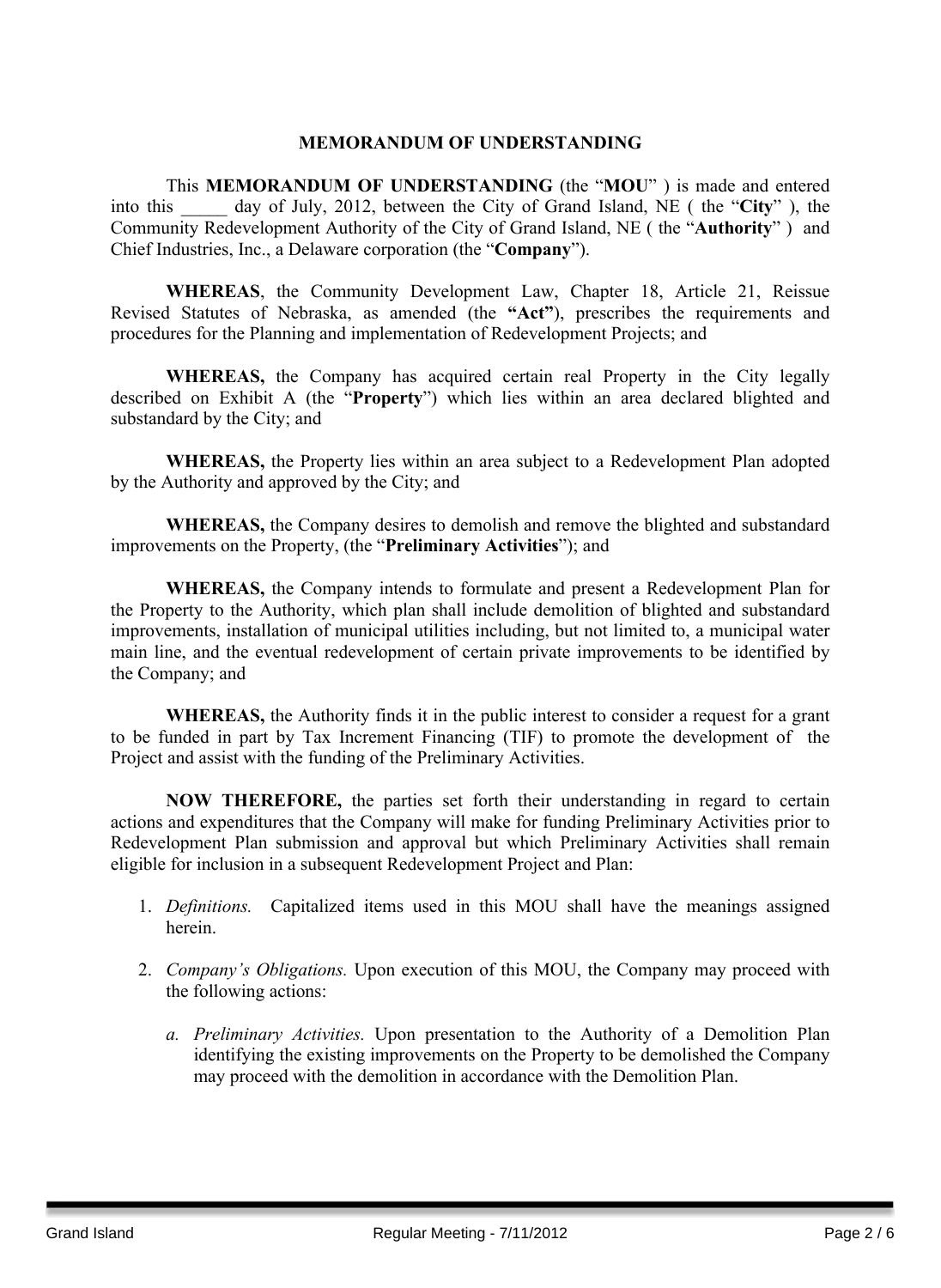- b. *Redevelopment Plan and Project.* The Company shall cooperate with the Authority to prepare a Redevelopment Plan identifying a Redevelopment Project for the Property. Such Redevelopment Plan shall include, at a minimum:
	- i) the demolition of the existing blighted and substandard structures;
	- ii) the installation of municipal utilities including, specifically, a city water main extension to provide service to the Property; and
	- iii) the eventual development of the Property with private improvements.
- c. *Funding.* Upon completion of the demolition pursuant to the Demolition Plan, the Company shall provide the Authority an itemized list of expenditures incurred in the demolition.
- d. *Indemnification.* The Company agrees to indemnify, and hold the Authority and the City, their employees, agents, independent contractors and consultants harmless from and against any and all suits, claims, cost of defense, damages, injuries, liabilities, costs and/or expenses resulting from, arising out of, or in any way connected with this MOU.

#### *3. Authority's Obligations.*

- a. *Funding.* In order to finance in part the Preliminary Activities the Authority shall grant to the Company up to the sum of \$100,000.00 ("**Grant**"), provided such amount shall not exceed the sum determined to be qualifying expenditures eligible for reimbursement pursuant to §18-2103 (12) of the Act. Such grant shall be financed by the issuance of TIF indebtedness to be repaid from a division of taxes pursuant to §18-2147 (1)(b) of the Act as provided herein. The Redevelopment Plan for the Property shall provide for the reimbursement of the Authority in an amount not to exceed the Grant solely from excess TIF Note proceeds or excess incremental tax revenue generated by the Project. The Redevelopment Plan and the Redevelopment Contract shall first provide for the payment of the Company's eligible project costs once the Authority and/or the City approve the use of TIF for the Project, pursuant to subsection (b) below.
- b. *Tax Increment Financing.* The City and Authority shall consider, after appropriate proceedings as required by law approving and implementing a Redevelopment Plan for the Property authorizing tax increment financing for the Project to pay costs eligible for reimbursement as Redevelopment Project costs as defined by §18- 2103(12) of the Act. The grant for Preliminary Activity qualifying expenditures as set forth in paragraph 3a hereof, shall be payable only from Authority funds and those funds generated by the TIF revenues on the Property divided pursuant to §18-2147(1) (b) of the Act. After approval of a Redevelopment Plan dividing taxes on the Property pursuant to $§18-2147(1)(b)$  of the Act, the Authority may consider the issuance of additional TIF indebtedness, to be purchased by the Company, the proceeds of which shall be granted to the Company to fund remaining qualifying Preliminary Activity expenditures, and other Redevelopment Project costs as defined by §18-2103(12) of the Act. The Authority and City, in entering in this MOU, do not pre approve use of TIF for the Project. The Authority and/or the City, without any liability to the Company, may ultimately decline to utilize TIF for the Project, and if either or both do so, the Company shall have no claim against the Authority or the City. The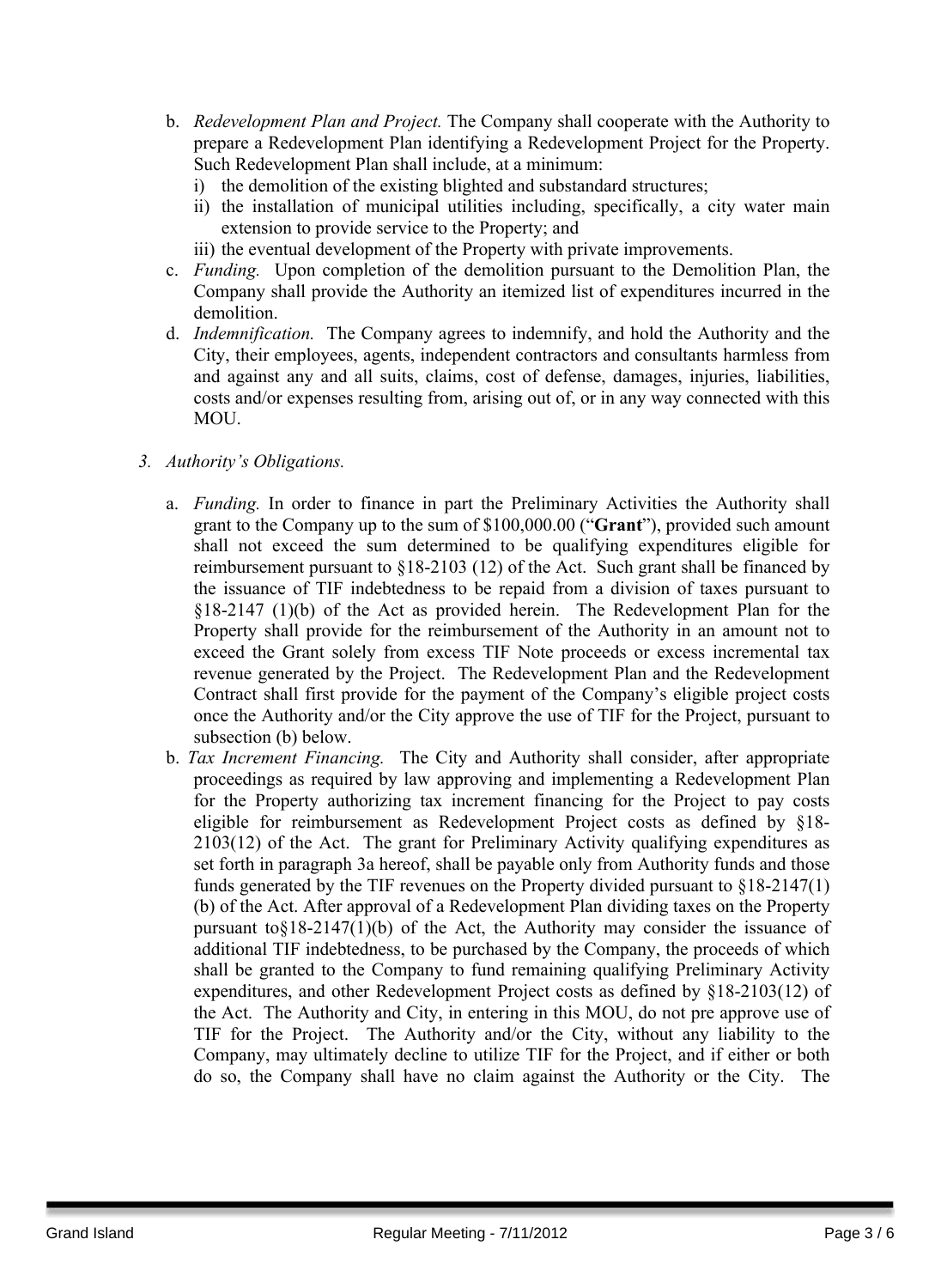Company knowingly accepts its own risk in site acquisition, demolition and site preparation prior to the Authority's implementation and City's approval of the TIF process.

- c. *Good Faith Meeting Schedule.* The City and Authority agree to takes all reasonable steps to establish public meeting schedules, according to law, to establish and maintain the proposed schedule for Redevelopment Plan adoption and Redevelopment Contract approval and other steps required by the Project.
- *4. Economic Feasibility.* The Company hereby declares to the City and the Authority that the Redevelopment Project for the Property, and specifically the Preliminary Activities are not economically feasible and the Project will not occur on the Property as designed without the use of tax increment financing as required by  $\S 18-2116(1)$  of the Act.. The Company's investment of costs of Preliminary Activities to begin the Project development will not alter the Company's determination, based upon its analysis of cash flow requirements, not to implement the Project in the proposed location unless tax increment financing is ultimately provided by the City and the Authority. Section 18- 2116(1) of the Act requires the City to make findings as follows if a TIF application requests the use of funds as described in Section 3 above: (i) the Project would not be economically feasible without the use of tax increment financing, and (ii) the Project would not occur in the City without the use of tax increment financing. Due to the proposed schedule of the Project the Company desires to begin the Project immediately and to undertake the Preliminary Activities prior the formal submittal of a Redevelopment Plan/ Project to the Authority and the city for approval. The purpose of this MOU is to make clear the parties intentions to consider the costs of Preliminary Activities as eligible for TIF funding, if and only if, the City and Authority approve TIF funding for the Project even if the Project is commenced prior to the approval of a Redevelopment Plan or Redevelopment Project by the Authority or the City. The parties agree that if the Project is commenced prior to the approval of a Redevelopment Plan providing for TIF funding, the allowable costs for the Preliminary Activities will remain eligible for TIF funding under a Redevelopment Contract.
- 5. *Preliminary Activity Costs*. The Company estimates that the costs to conduct the Preliminary Activities shall be in excess of Two Hundred Thousand and No/100 Dollars (\$200,000.00). The Redevelopment Project ultimately proposed by the Company for the Redevelopment Project Site shall be eligible for payment or reimbursement as part of the Project Eligible Costs. Any sums expended by the Company in excess of the Preliminary Activity Grant are subject to reimbursement to the Company in accordance with the priority and order set forth herein and subject to the terms of the Redevelopment Contract. Further, the Preliminary Activity Grant made by the Authority is subject to reimbursement from excess incremental tax revenues generated by the Redevelopment Project to be undertaken by the Company.
- *6. Counterparts.* This MOU may be executed in two or more counterparts, each of which shall be deemed an original, but which together shall constitute one and the same instrument. The parties may execute this MOU and all other agreements, certificates, instruments and other documents contemplated by this MOU and exchange the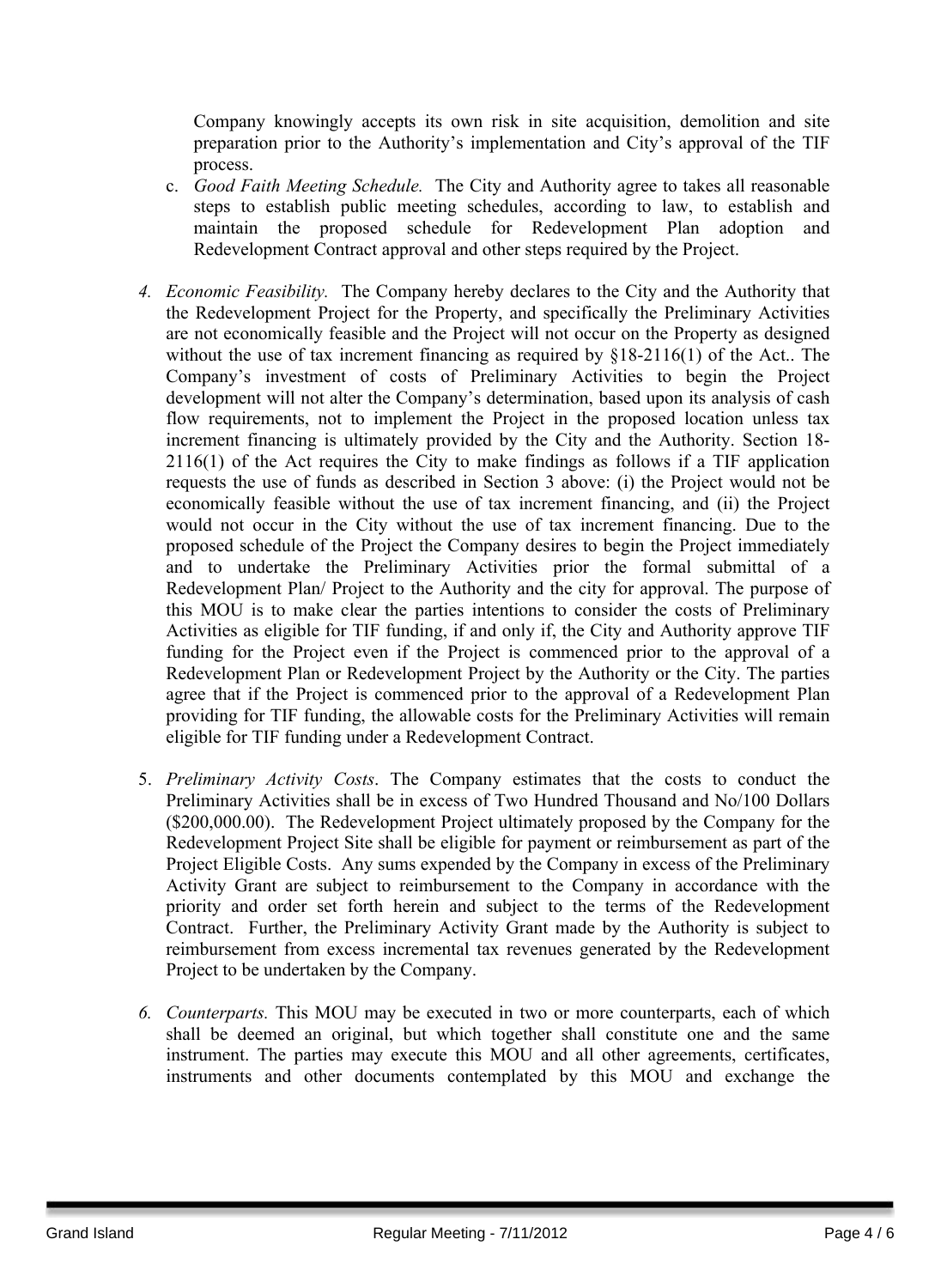counterparts of such documents by means of facsimile transmission. The parties agree that the receipt of such executed counterparts shall be binding on such parties and shall be construed as originals.

*7. Governing Law.* The MOU shall be governed by the laws the State of Nebraska.

| July $\_\_$ , 2012           | "The Authority"                                                                   |
|------------------------------|-----------------------------------------------------------------------------------|
| Attest                       | <b>Community Redevelopment Authority</b><br>of the City of Grand Island, Nebraska |
| <b>Secretary Chad Nabity</b> | By: Barry Sandstrom, Chair                                                        |
| July $\_\_$ , 2012           | "The City"                                                                        |
| Attest                       | City of Grand Island, Nebraska                                                    |
| City Clerk RaNae Edwards     | By: Jay Vavricek, Mayor                                                           |
| July _____, 2012             | "The Company"                                                                     |
|                              | Chief Industries, Inc., a Delaware corporation                                    |

 $\mathbf{By:}$ 

DJ Eihusen, President